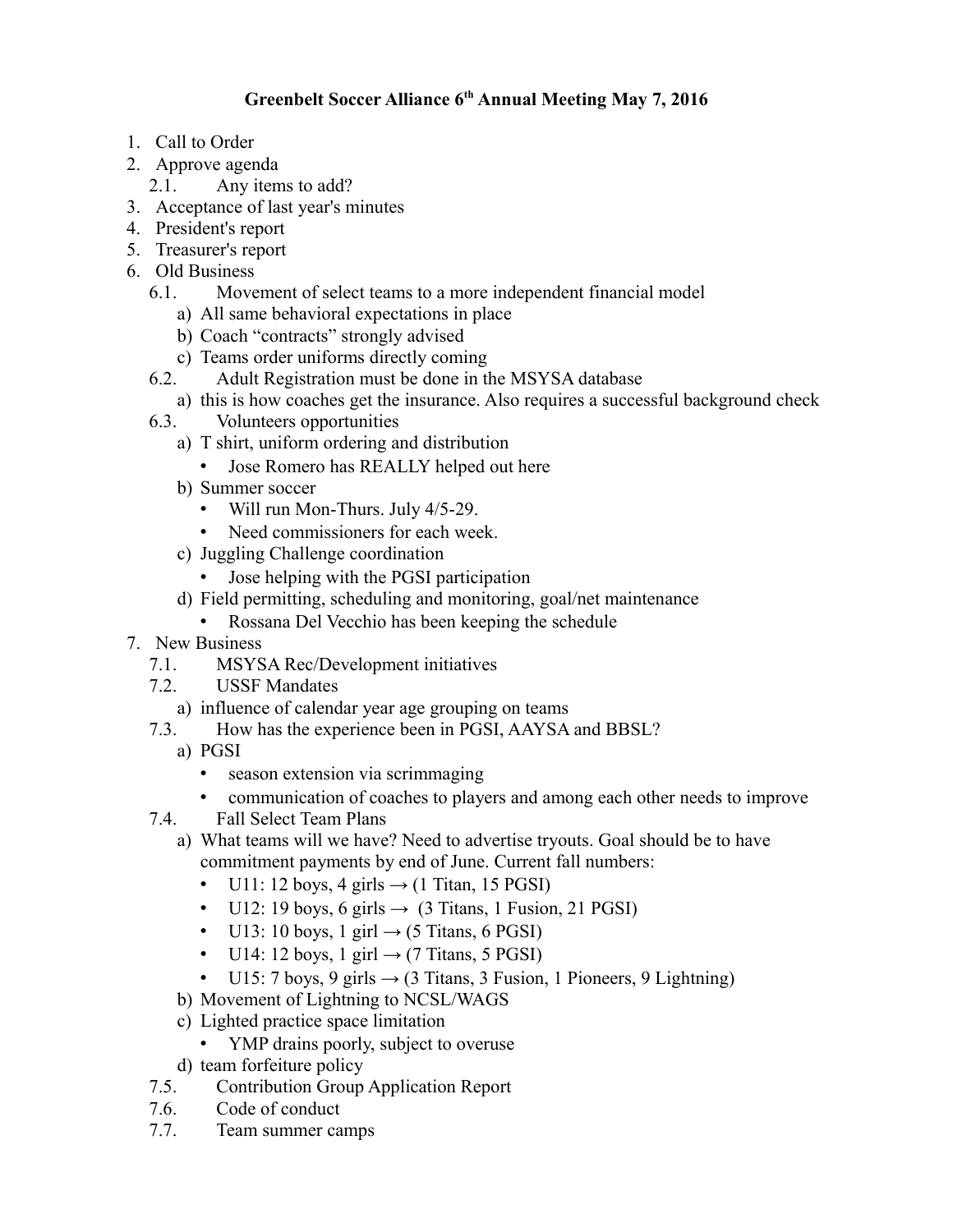- 7.8. Fall tournament?
- 7.9. New club name and logo?
	- a) North County Futbal/Soccer Club (NCFC, NCSC)
	- b) Northern Prince George's Futbal/Soccer Club (NPGFC, NPGSC)
- 7.10. Other?
- 7.11. Board election
	- a) Nomination/approval of Parent Representatives
	- b) All positions expiring. Minimum of 4 Board members needed per the bylaws and have at least 5 nominees.
- 8. Adjournment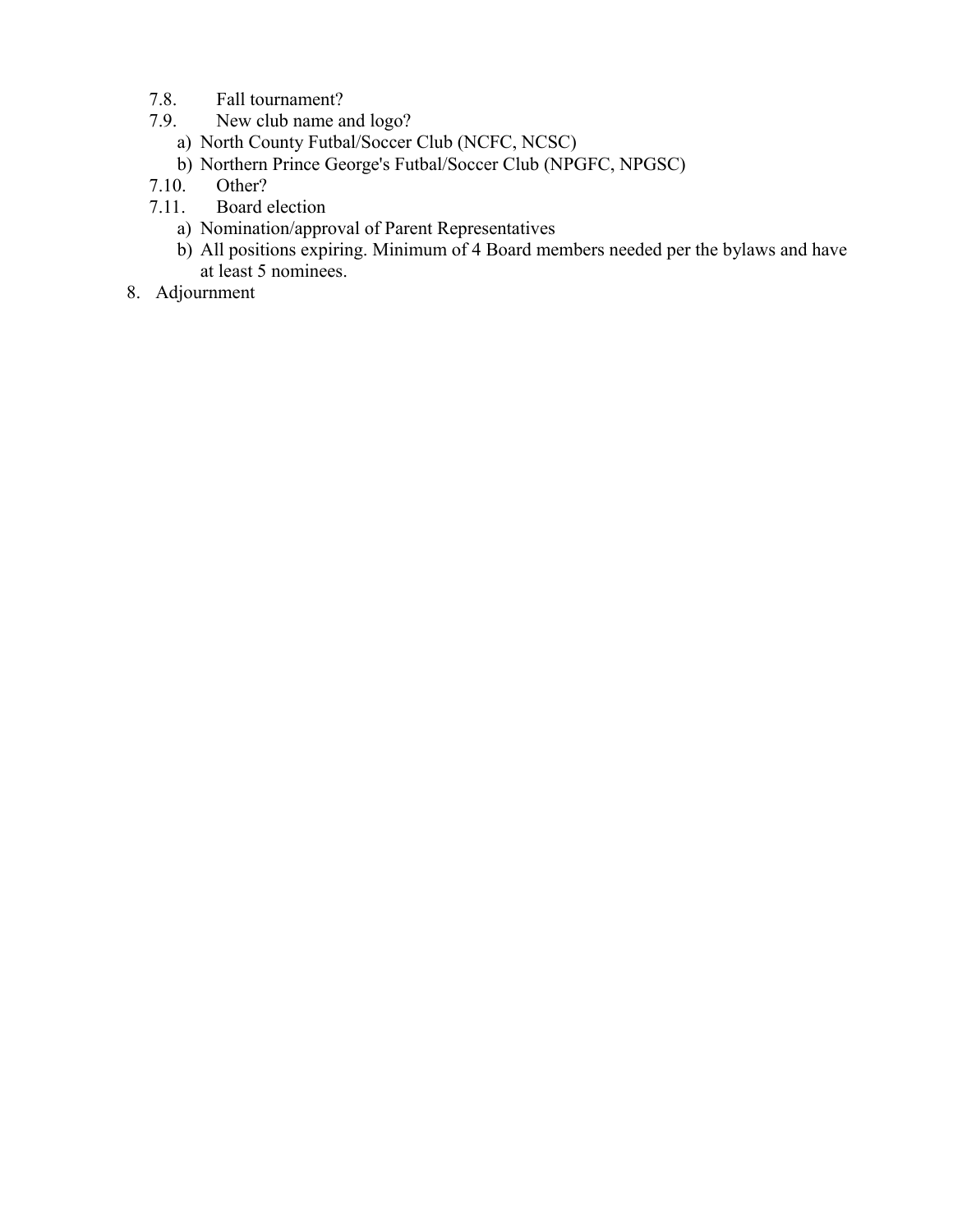## **President's report**

- **1. Past** 
	- 1. Incorporated Nov, 2010, Recognition Group, MSYSA, 501(c)3
		- 1. We are staying in the black, in good business standing with the IRS and Maryland.
		- 2. MSYSA membership provides many benefits
			- 1. connection to the larger world of soccer, recognition, insurance
			- 2. new Rec/Developmental initiatives
				- 1. provide value to the recreational programs of member clubs
					- 1. coach training
					- 2. parent education
					- 3. regional rec tournaments
	- 2. Enrollment
		- 1. Spring, 2011 4 teams, Spring 2013 13 teams, Spring 2014 9 teams (resumption of middle school soccer), Spring, 2015 – 10 teams, Spring 2016 – 15 teams
		- 2. Total of ~165 players combining recreational and selected teams. Over the course of a year, we have ~250 children participating and process ~400 registrations.
	- 3. Mission be an intermediate soccer club
		- 1. offer a combination of recreational and travel soccer of comparable quality to that of clubs in other counties but at reduced prices
		- 2. Provide a good soccer experience for at least 95% of players.

## **2. Current**

- 1. Enrolling teams in 4 local leagues. Offers appropriate challenge at a range of ages.
	- 1. PGSI 1-6 grade (play-focused experience, aggressively small-sided model)
		- 1. SS360 age-group training model at Youth Memorial has increased participation by 60% in one season.
	- 2. AAYSA Select Recreational
		- 1. operates like a travel league (but no home games)
		- 2. Movement to AAYSA at U12 is good transition time.
			- 1. 9v9, Friday night games under the lights.
		- 3. Need a committed, organized, proactive team manager.
	- 3. BBSL, NCSL fully carded MSYSA travel leagues.
	- 4. Select teams playing winter indoor futsal/soccer
- 2. Promote coach training
	- 1. Rec
		- 1. age-group training model with SS360
		- 2. new MSYSA initiatives for rec coaches
		- 3. Youthsoccer101 through PGSI
	- 2. Rec/Select
		- 1. reimburse cost of training up to the D license or NSCAA Level 6
- 3. Juggling Challenge May 23 for PGSI players
- 4. Summer soccer
	- 1. Will run Mon-Thurs. July 4/5-29.
	- 2. Need commissioners for each week. Volunteer now!
- 5. Team summer camps
	- 1. Lightning July 11-15 w/Candace Chapman
	- 2. Titans requested June 20-24
- 6. End of Summer Potluck Pool Party at New Carrollton pool.
- 7. Blue Sombrero registration system. Annual savings to club of ~\$500.
	- 1. coach team registration feature that would be useful for tournament scheduling